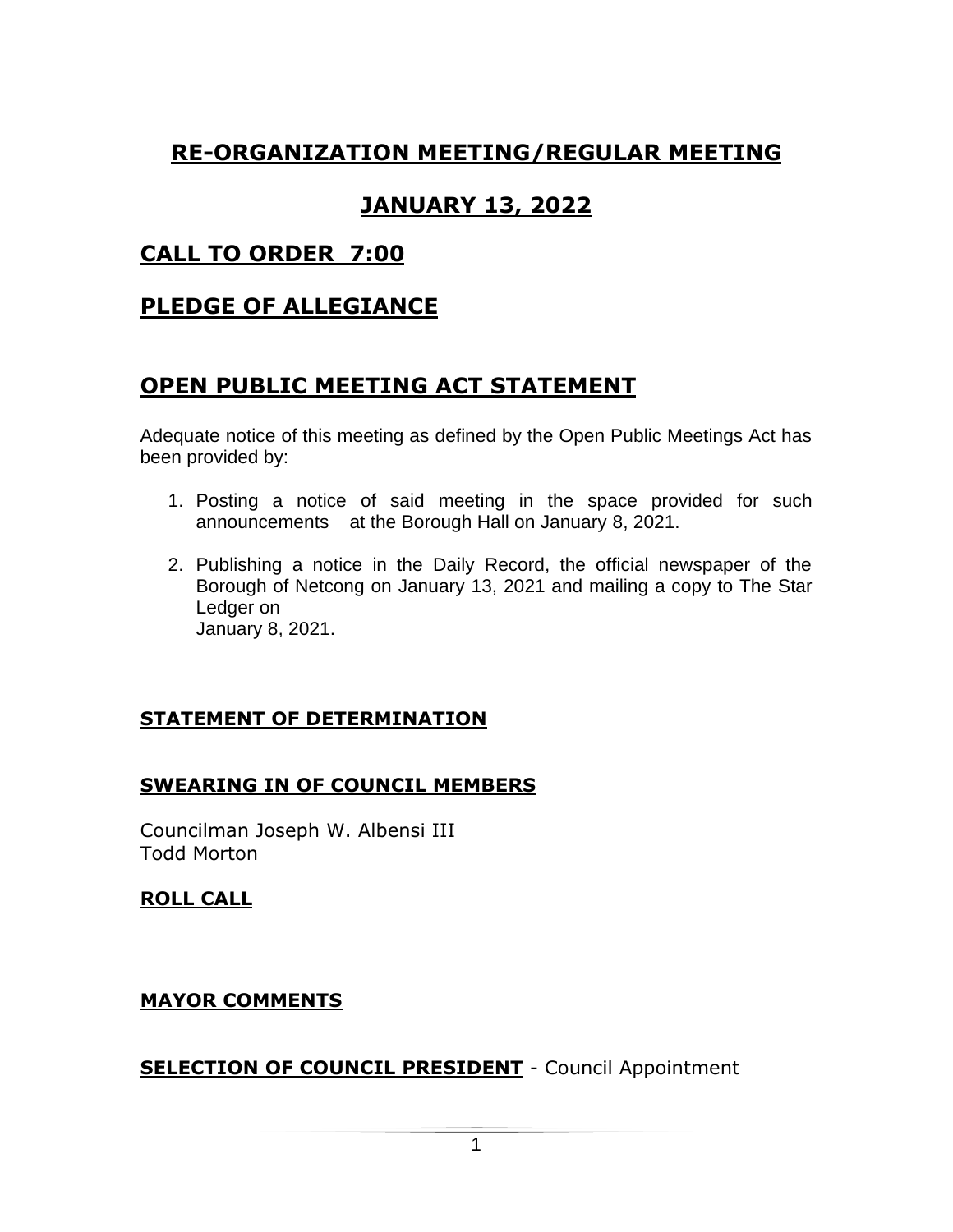Motion to appoint Jack Sylvester Council President

### **ANNOUNCEMENT – VOLUNTEER OF THE YEAR**

Presentation and approval of resolution to be held at the February regular meeting.

### **SWEARING IN OF FIRE CHIEF AND ASSISTANT FIRE CHIEF**

Fire Chief - Duane Hartle Assistant Fire Chief – Raymond Bock

## **SWEARING IN OF POLICE CHIEF**

Russell Van Houten

## **SWEARING IN OF POLICE LIEUTENANT**

Anthony Coppolella

## **SWEARING IN OF POLICE SERGEANT**

Joseph Matits

## **Comments from Police Chief**

## **APPOINTMENT OF COUNCIL COMMITTEES:**

(Mayor's Recommendation with Advice & Consent of the Council)

| Finance & Insurance:  | E. Still     | J. Sylvester |
|-----------------------|--------------|--------------|
| Economic Development: | R. Hathaway  | E. Still     |
| Public Safety:        | J. Sylvester | T. Laureys   |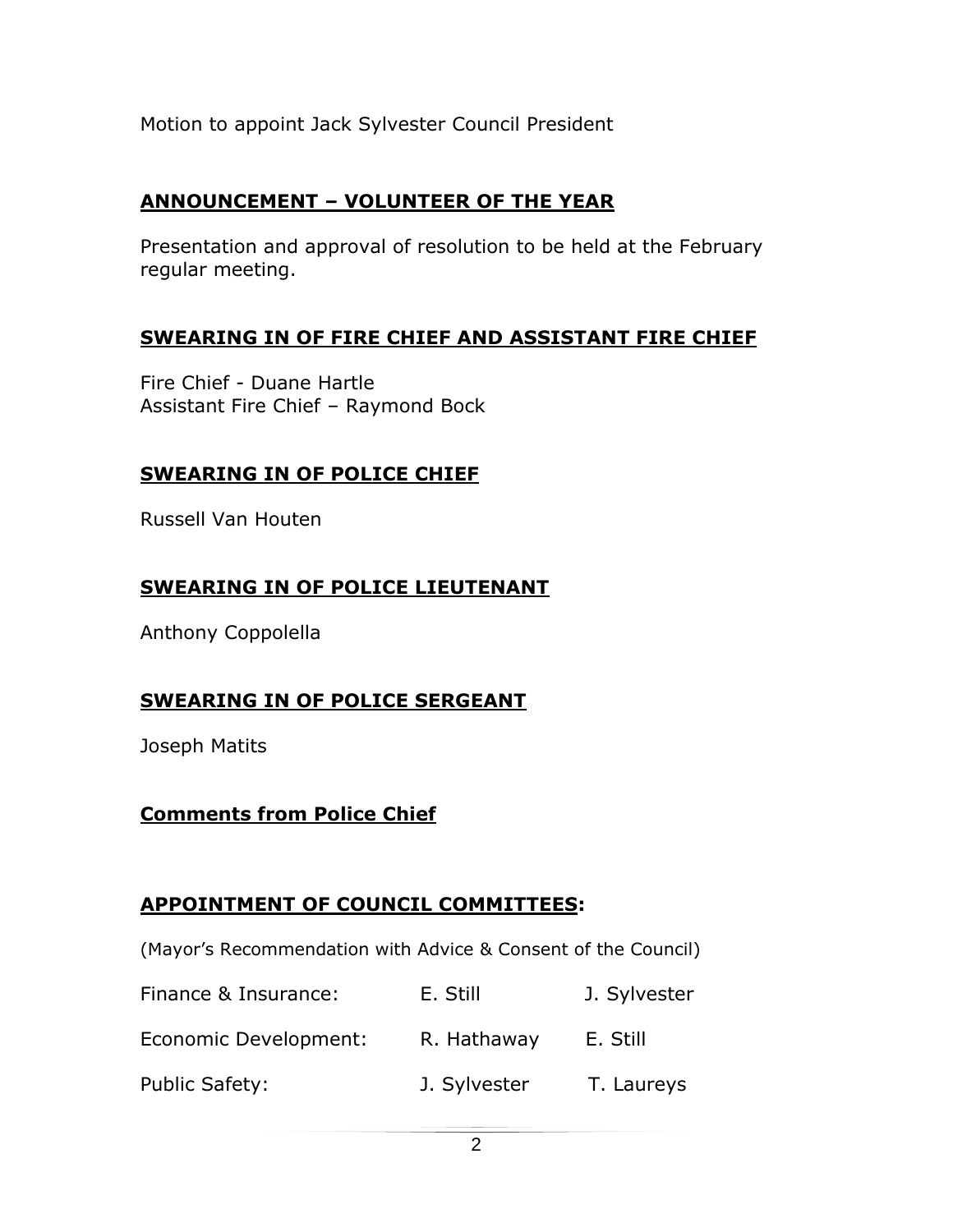(Police, Fire, Rescue)

| Dept. of Public<br><b>Works &amp; Utilities:</b>                                   | J. Albensi | R. Hathaway |
|------------------------------------------------------------------------------------|------------|-------------|
| Recreation:                                                                        | T. Morton  | J. Albensi  |
| <b>Public Services:</b><br>(Human Services<br>Recycling & Solid<br>Waste Disposal) | T. Laureys | T. Morton   |

Motion to approve the above listed committee assignments.

**MAYOR APPOINTMENTS** (Requires Advice and Consent of the Council) Zoning Officer/Code Enforcement Officer: Ralph Blakeslee (1 Year) Deputy Code Enforcement Officer: James Arbolino (1Year term) Deputy Borough Clerk: Ralph Blakeslee Deputy Tax Collector: None Sewer Collector: Ralph Blakeslee Deputy Sewer Collector: Cynthia Eckert Water Collector: Ralph Blakeslee Deputy Water Collector: Cynthia Eckert Assessment Searcher: Cynthia Eckert Recycling Coordinator: Joseph Fiorello Clean Communities Coordinator: Michael Canfield Assistant Public Works Superintendent: Timothy Hess

Fire Official: Mark Sylvester – Cert. #177302 (1 Year term)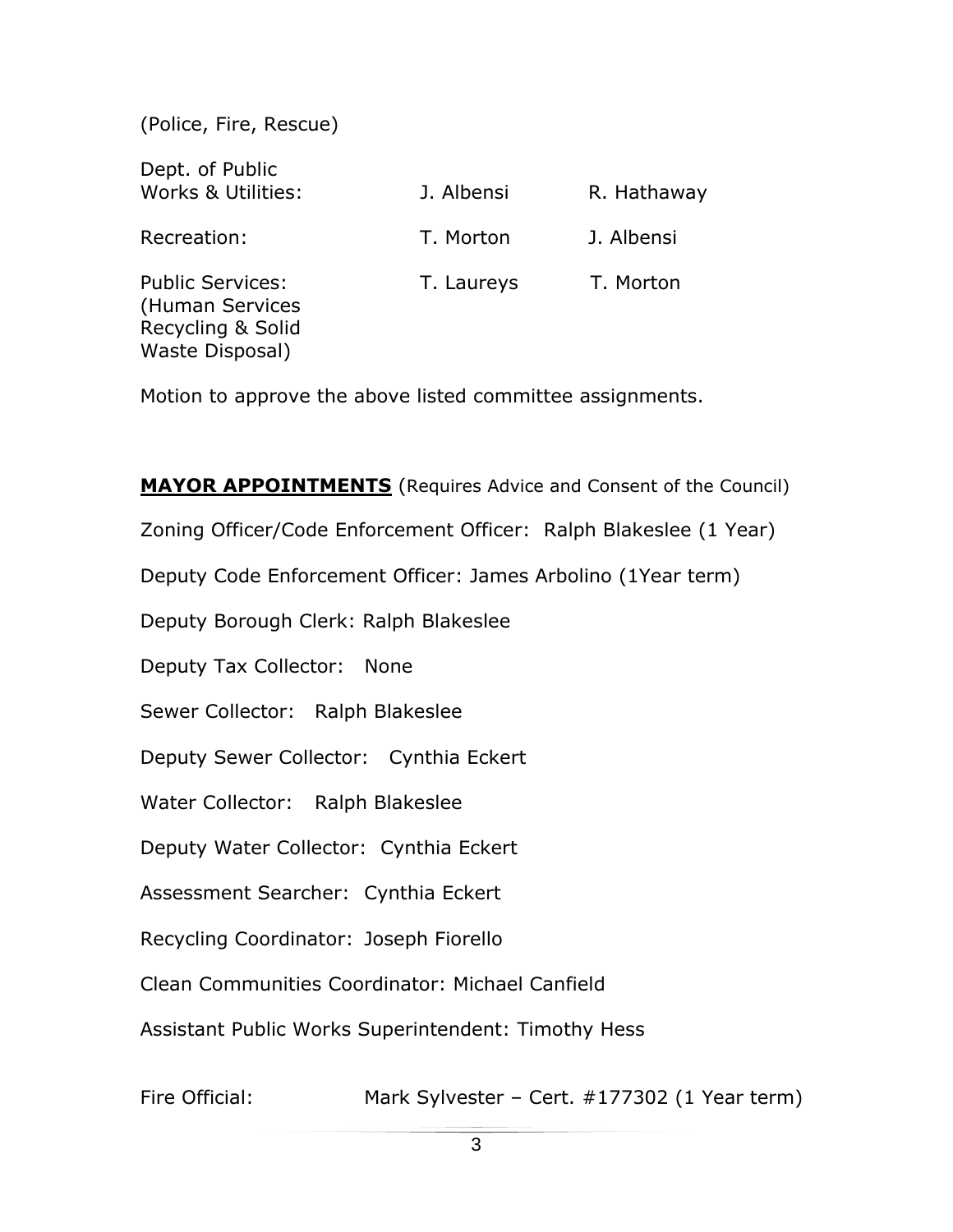| Fire Prevention<br>Inspector/Fire<br>Investigator: | Michael Pellek - Cert. #101410 (1 Year term)                               |
|----------------------------------------------------|----------------------------------------------------------------------------|
| Fire Prevention<br>Inspector:                      | Kyle Bolan - Cert. #184010 (1 Year term)                                   |
| <b>Special Police</b><br>Officer (Class II)        | Harry Garlick<br>Daniel Rafferty                                           |
| Police Matron:                                     | <b>Shannon Bock</b>                                                        |
| <b>School Crossing</b><br>Guards:                  | (N.J.S.A.40A40:9-154.1-1 yr. terms)<br>Donna Crawn<br>Benjamin Dalessandro |
|                                                    | <b>William Hart</b>                                                        |
|                                                    | Sandra Mendel                                                              |
|                                                    | Ralph Simmerano                                                            |
|                                                    | Melissa Sylvester                                                          |
|                                                    | <b>Steven Vervaet</b>                                                      |
| Alternates:                                        |                                                                            |
|                                                    |                                                                            |

 Tom Patamia Frank Schomp

Motion to Approve the Above Listed Appointments.

Lake Musconetcong Regional Planning Board: None

Board of Health: Alan Cook -(3 Year Term Exp. 12/31/24) Barbara Repp - (3 Year Term Exp. 12/31/24) Henry Repp - (3 Year Term Exp. 12/31/24)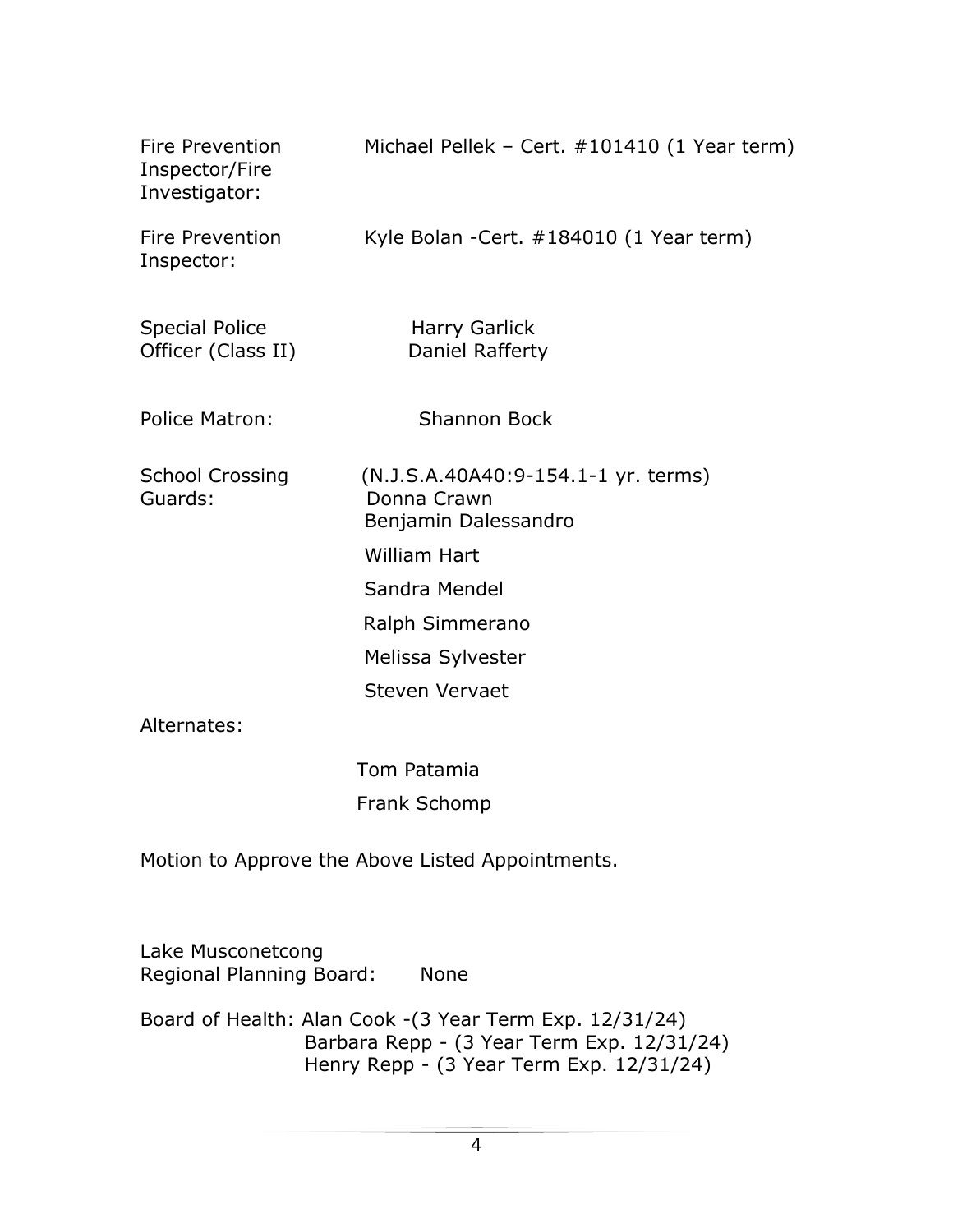Motion to Approve the Above Listed Appointments.

Planning Board: Class 1 - Mayor Joseph Nametko (1 Year term-No Action Required) (Mayor Appointments – No Vote Required) Class 2 – Wayne Anthony (1 Year term) Class 4- Thomas Huffman (4 Year Term Exp. 12/31/25) Class 4- Theresa Vervaet (4 Year Term Exp. 12/31/25) (Council Appointment)

Class 3 – Joseph W. Albensi (1 Year term) Council Representative Motion to approve the Class 3 Appointment.

Recreation Commission: (Mayor Appt.-No vote required)

Joseph DiRenzo - 5 Year Term – Expires 12/31/2026

Alan Cook - 5 Year Term – Expires 12/31/2026

Sara Benson - 5 Year Term – Expires 12/31/2026

Todd Morton - Council Liaison (1 Year term) (Council Appointment) Motion to approve Council Appointment: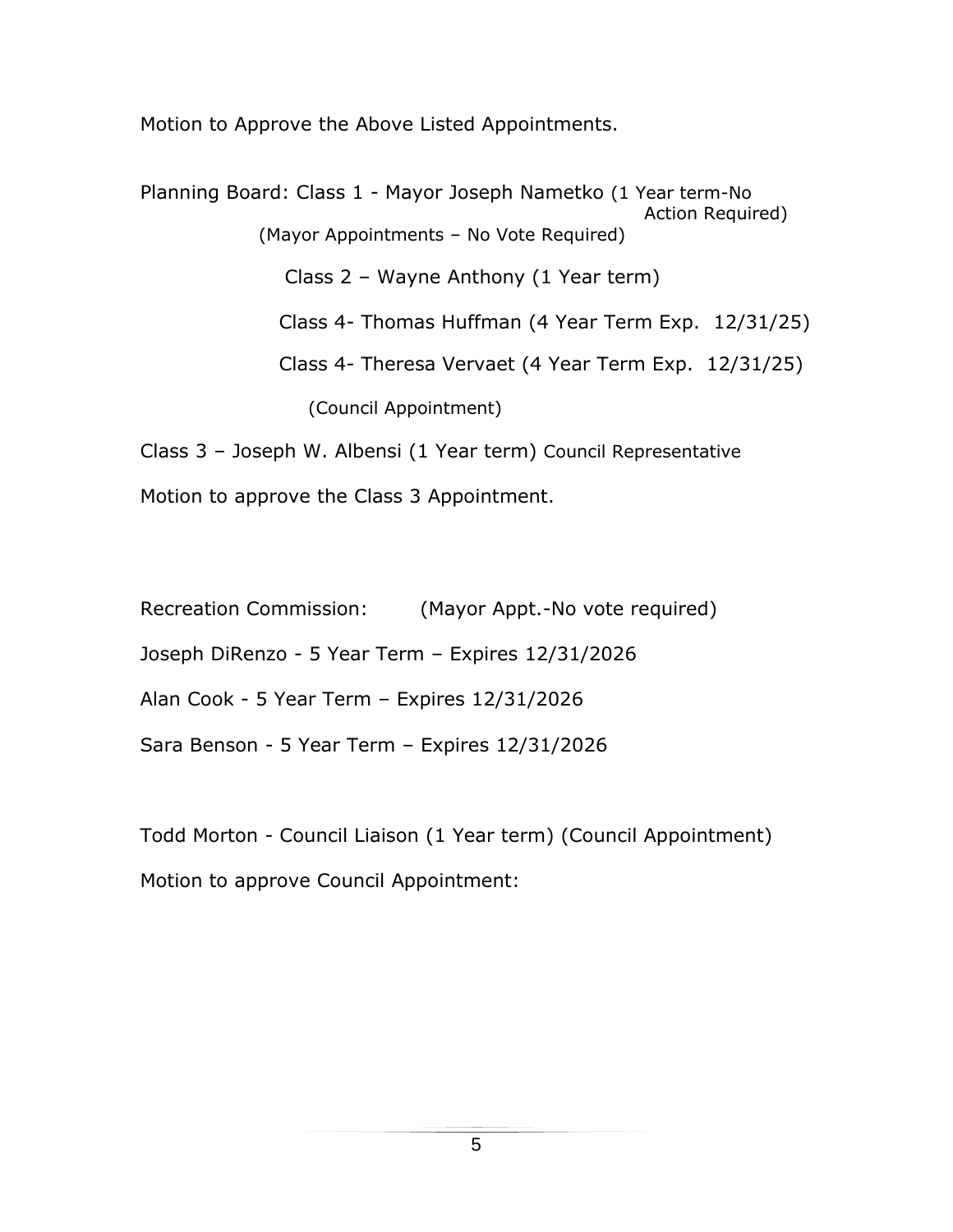Municipal Alliance Committee:

Joseph W. Albensi – Council Liaison (1 Year term)

Motion to approve Council Appointment:

## **COUNCIL APPOINTMENTS**

Community Development Revenue Sharing Committee Appointments for 2022:

Joseph W. Albensi - (Appointment by Mayor)

Ralph Blakeslee, Alternate - (Appointment by Mayor)

Joseph A. Nametko, Mayor - (Appointment by Governing Body)

Motion to approve the above listed appointment.

Alternate Animal Control Officer: Joseph Fiorello (1 Year term)

Motion to approve the above listed appointment

### **SPECIAL IMPROVEMENT DISTRICT OF NETCONG BOROUGH, INC.**

### **Appointment of Trustees:**

Joseph A. Nametko, Mayor, Ex Officio

Robert Hathaway, Council Representative (Appointed by Council - 1year term)

Leigh Ann Von Hagen Pietz, Borough Resident (2 year term)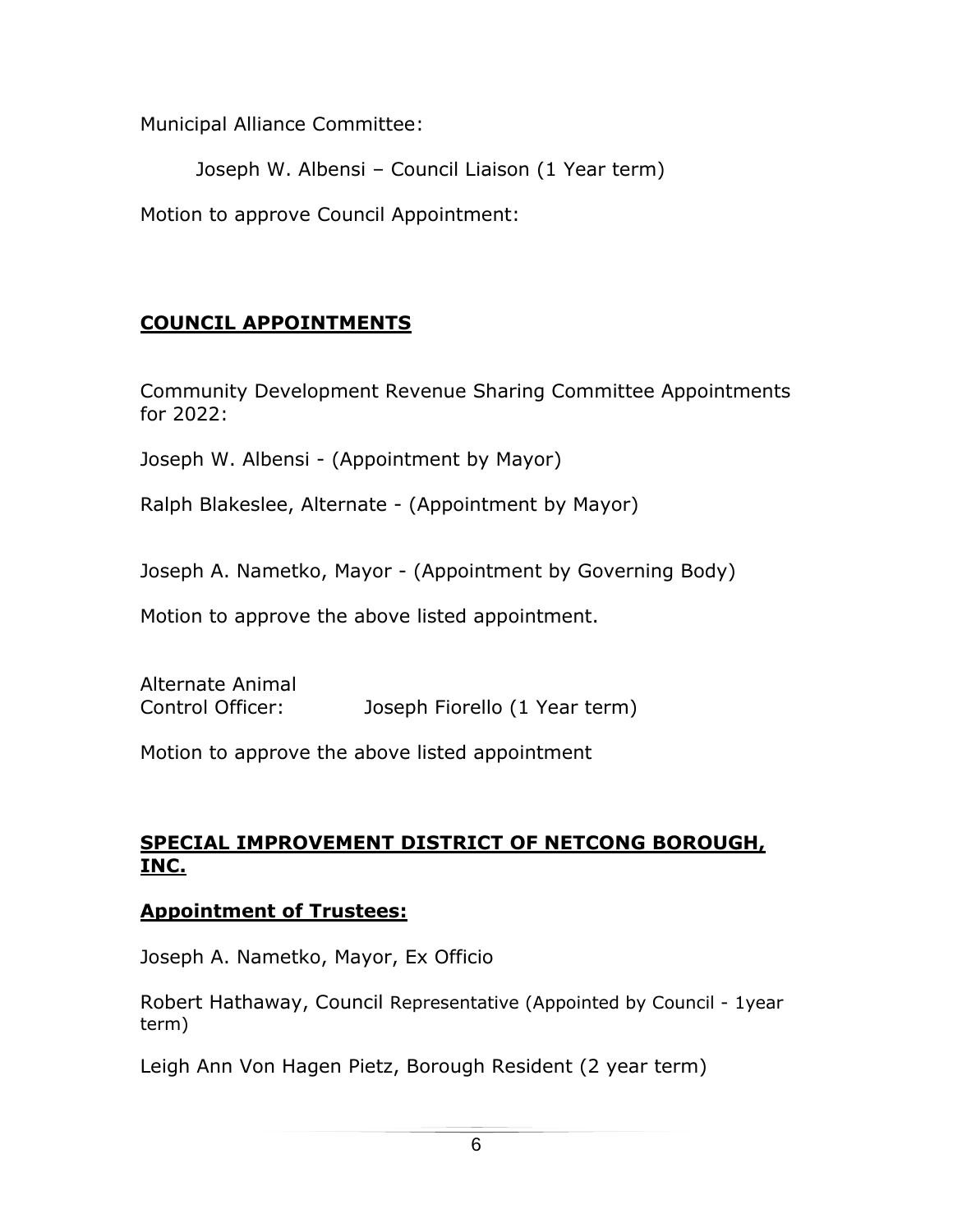Motion to adopt the above referenced appointments.

## *RESOLUTIONS*

1. Resolution #2022-1 To Honor Volunteers

2. Resolution #2021-2 Authorizing the Award of a Contract for Professional Services for the Borough Attorney, Anthony M. Bucco, Esq. for 2021.

 3. Resolution #2022-3 Authorizing the Award of a Contract for Professional Services for Special Tax Counsel, Fred Semrau, Esq. for 2022.

4. Resolution #2022-4 Authorizing the Award of a Contract for Professional Services for Borough Auditor, Valerie Dolan of Nisivoccia LLP for 2022.

5. Resolution #2022-5 Authorizing the Award of a Contract for Professional Services for the Borough Engineer, John Ruschke of Mott McDonald for 2022.

 6. Resolution #2022-6 Authorizing the Award of a Contract for Professional Services for the Bond Council to Steven Rogut of Rogut McCarthy, LLC

7. Resolution #2022-7 Depositories for 2022 as Follows: Fulton Bank Inc. Valley Bank TD Bank New Jersey Cash Management Fund

8. Resolution #2022-8 Official Newspapers as Follows: Daily Record and The Star Ledger

9. Resolution #2022-9 Resolution Designating Newspapers to Receive Notices and Fixing Charges.

10. Resolution #2022-10 Fixing Rates of Interest (8%) and Penalty on Delinquent Taxes, (18%) Assessments and Other Municipal Charges.

11. Resolution #2022-11 Authorizing Investments by the Borough in Certain Bonds and Other Obligations.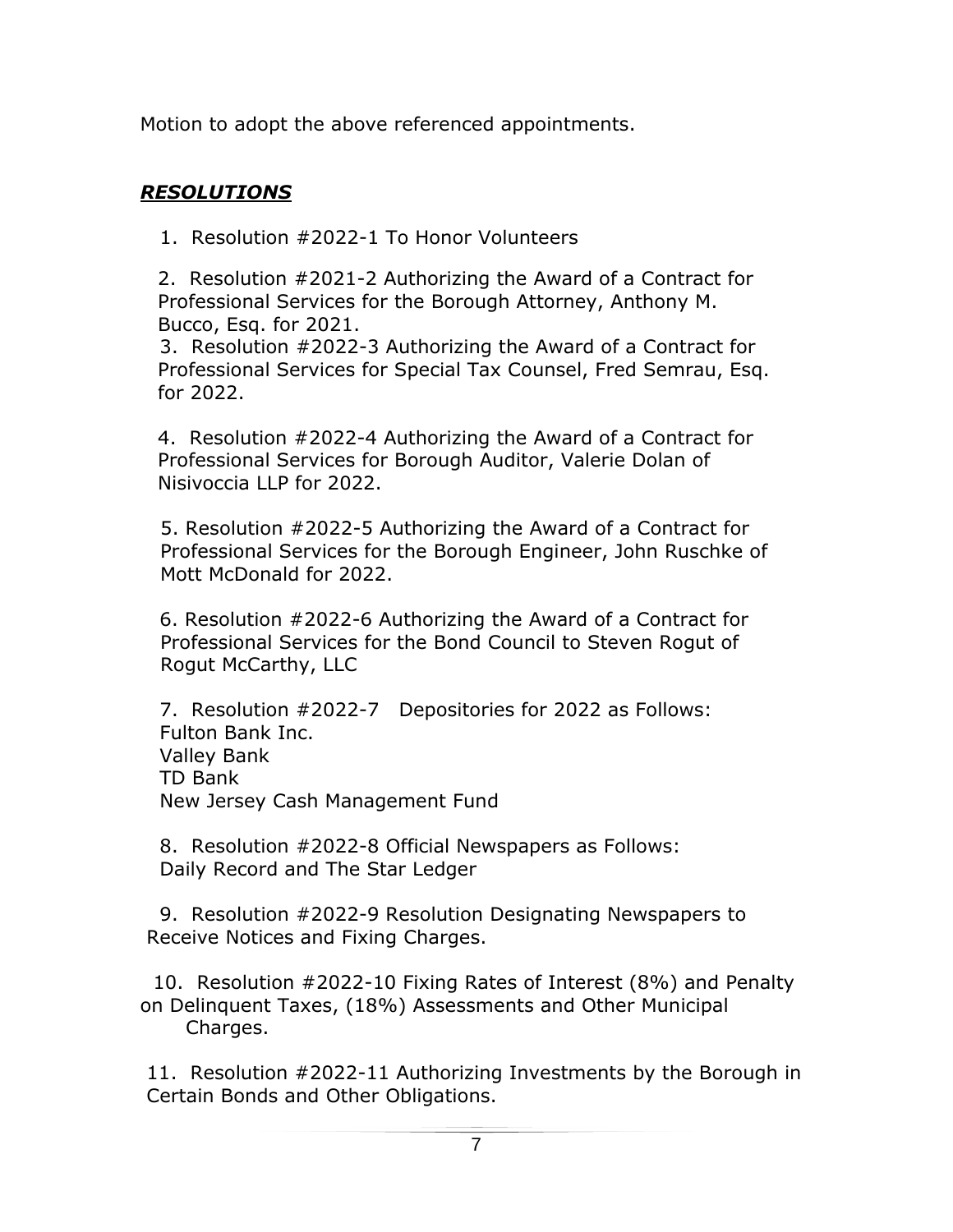12. Resolution #2022-12 Regular Public Meeting Dates and Work Session Dates of the Borough Council of the Borough of Netcong.

13. Resolution #2022-13 Authorizing Temporary Budgets for The Borough of Netcong as Provided by N.J.S.A.40A:4-19.

14. Resolution #2022-14 To Appoint Ralph Blakeslee and Elmer Still, As Commissioner and Alternate for the Morris County Joint Municipal Insurance Fund.

15. Resolution #2022-15 To Appoint Ralph Blakeslee as Public Agency Compliance Officer.

16. Resolution #2022-16 - To Appoint the Vozza Agency as the Borough of Netcong's Risk Management Consultant.

17. Resolution #2022-17 - To Appoint Ralph Blakeslee as Housing Liaison Officer.

18. Resolution #2022-18 – Governing Body Certification of Compliance with the United States Equal Employment Opportunity Commissions "Enforcement Guidance on the Consideration of Arrest and Conviction Records in Employment Decisions Under Title VII of the Civil Rights Act of 1964"

19. Resolution #2022-19 – To Appoint Christie Stachnick as Interim Qualified Purchasing Agent

Motion to Adopt Resolutions 2022-1 to 2022-19

### *END REORGANIZATION MEETING*

### *BEGIN REGULAR MEETING 7:43 pm*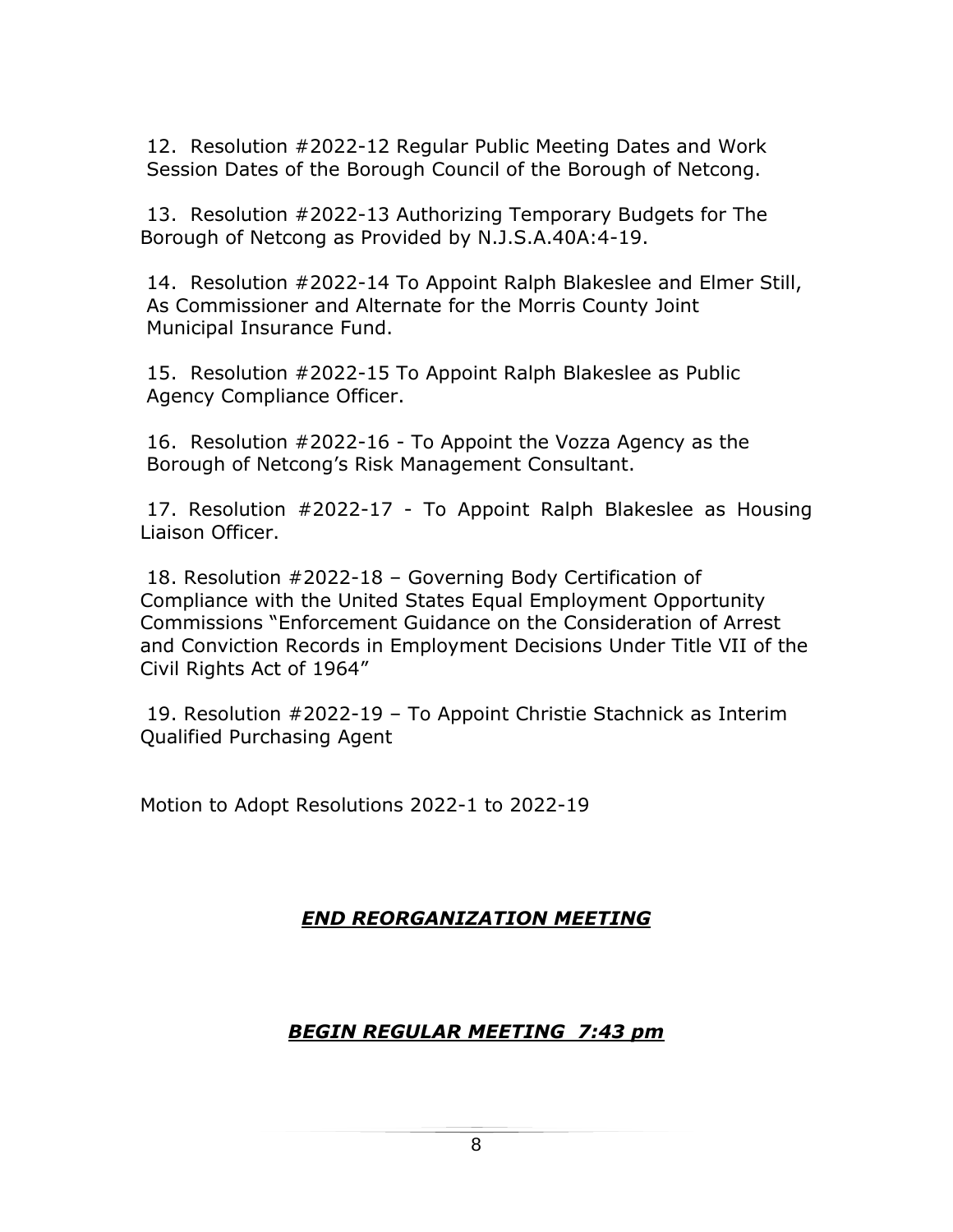# *BOROUGH OF NETCONG*

## *AGENDA*

## *MAYOR AND COUNCIL MEETING – January 13, 2022*

## *APPROVAL OF MINUTES*

Agenda Meeting – December 2, 2021 Regular Meeting – December 9, 2021

Motion to Approve the Above Listed Minutes.

### *PUBLIC PORTION OF MEETING*

Motion to Close the Meeting to the Public.

### *ORDINANCE ADOPTIONS*

None

### *CORRESPONDENCE*

1. None

### *BOROUGH ADMINISTRATOR REPORT*

### *COMMITTEE REPORTS*

| Finance & Insurance:                     | E. Still     | J. Sylvester |
|------------------------------------------|--------------|--------------|
| Economic Development:                    | R. Hathaway  | E. Still     |
| Public Safety:<br>(Police, Fire, Rescue) | J. Sylvester | T. Laureys   |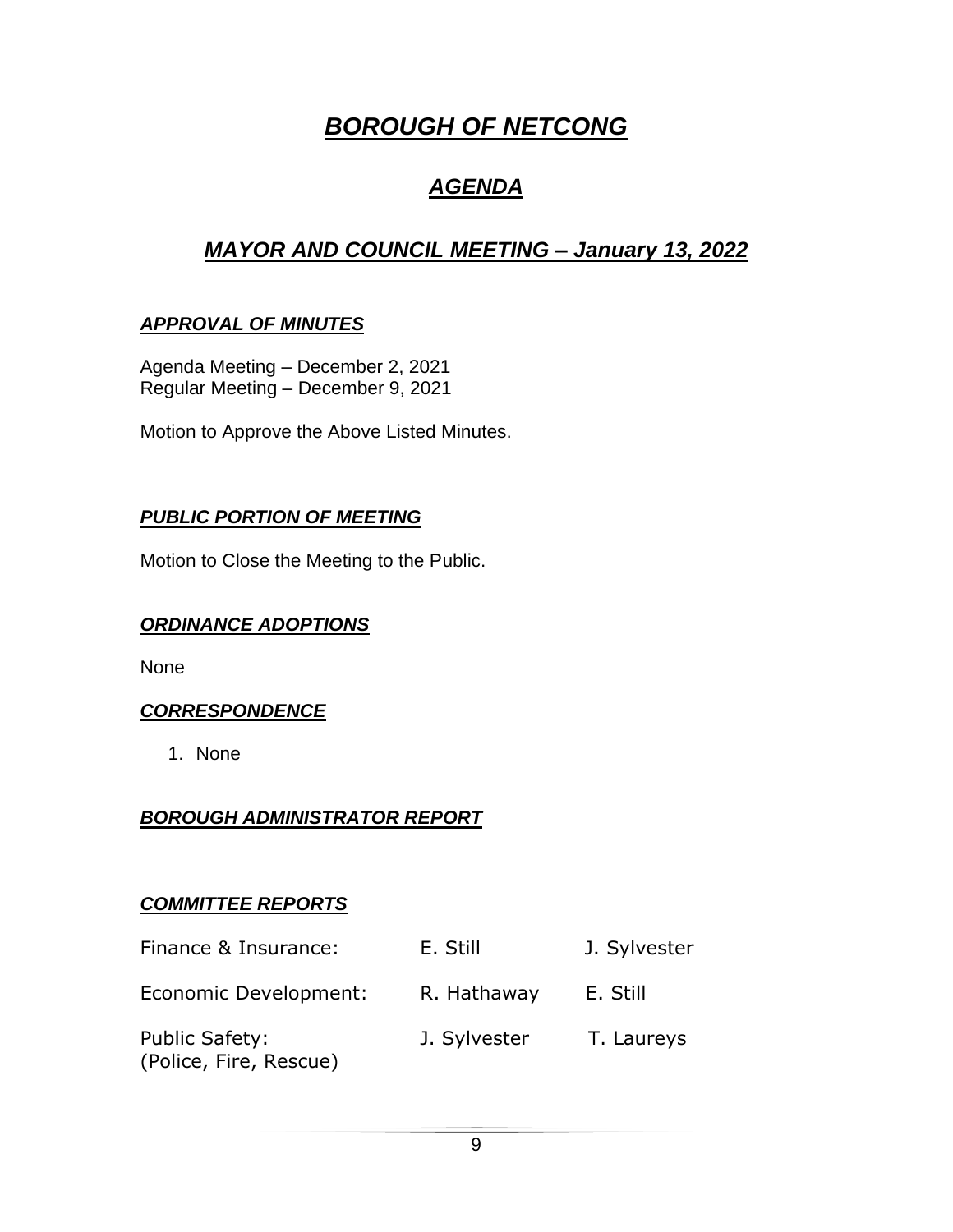| Dept. of Public                                                                    |            |             |
|------------------------------------------------------------------------------------|------------|-------------|
| Works & Utilities:                                                                 | J. Albensi | R. Hathaway |
| Recreation:                                                                        | T. Morton  | J. Albensi  |
| <b>Public Services:</b><br>(Human Services<br>Recycling & Solid<br>Waste Disposal) | T. Laureys | T. Morton   |

#### *OLD BUSINESS*

None

#### *NEW BUSINESS*

**1. New Business-**Appointment of Daniel Esposito. as a Junior Firefighter for Fire Co. No. 2

### *PRIVILEGE OF THE FLOOR TO THE COUNCIL*

#### *MAYOR'S COMMENTS*

#### *RESOLUTIONS*

- **1. Resolution 2022- 21-**Resolution Authorizing A Modification To A Federal Aid Agreement With The NJDOT.
	- 2. **Resolution 2022-22 –** Authorizing a Tax Refund for Block 10 Lot 21, 12 Allen Terrace

**Resolution Voted by block**